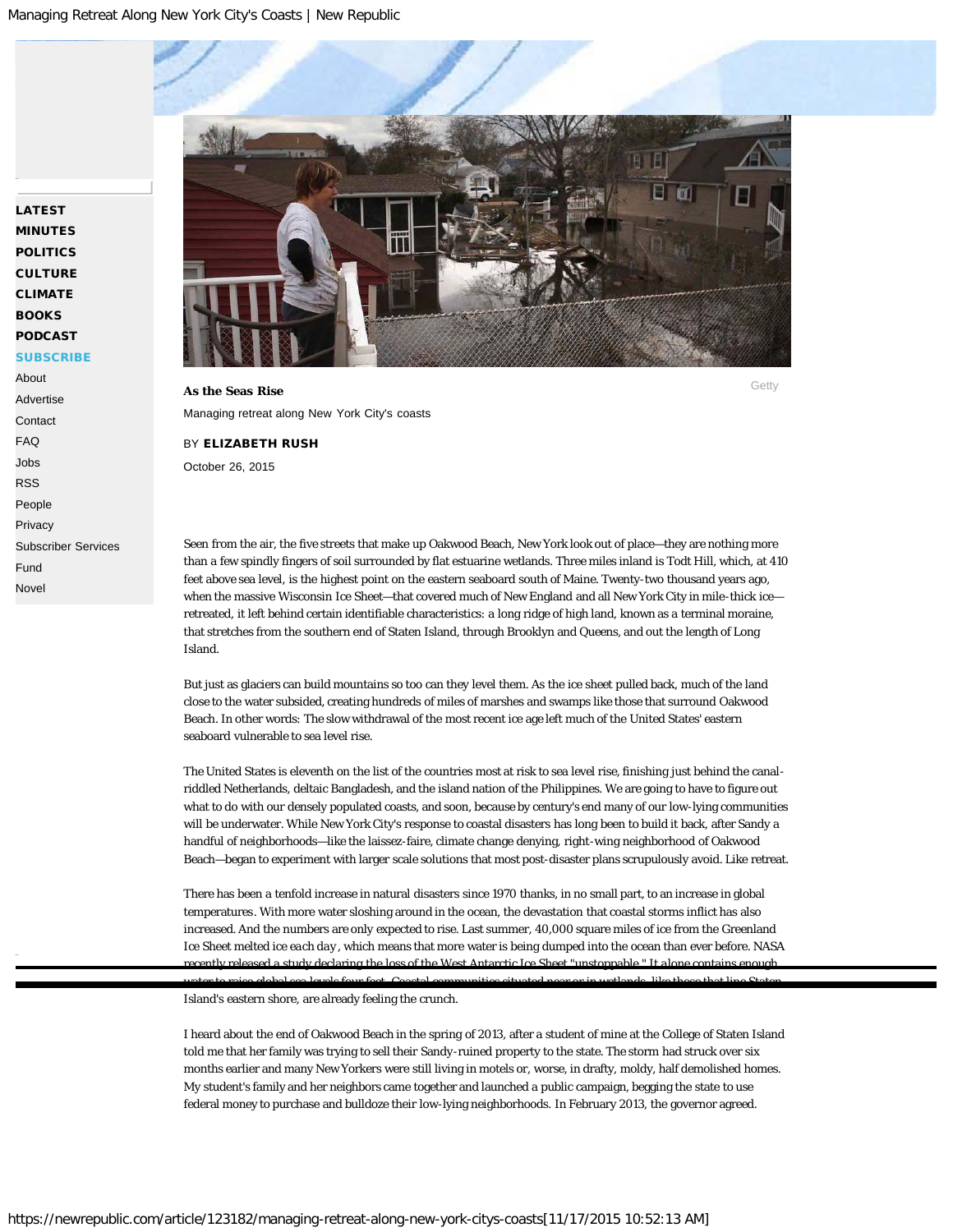

Fox Beach Avenue, Oakwood Beach Elizabeth Rush

In his office at the College of Staten Island, Alan Benimoff, a professor of geology, explains to me the geologic history of the Island while the sky beyond his window threatens thunder. Pot-bellied, balding, an Italian with a big white mustache, Benimoff strikes me as an unlikely climate change aficionado; his slightly dismissive tone makes me think he is more traditional than most of his peers. While Benimoff is reluctant to talk about the future, he has no problem discussing the poorly planned urban environments that contributed to Sandy's devastation. On his computer he pulls up a map of the island's eastern shore compiled from various data sets, including current elevation, ownership, historic zoning and turn-of-the-century topography. Most of the land is coded red, meaning that it lies no more than ten feet above sea level. Some is shaded light blue, which is difficult to distinguish from the sea. Benimoff zooms in on Oakwood Beach. "Blue means the area is zoned as a wetland," he explains.

## After Sandy, a handful of neighborhoods began to experiment with larger scale solutions that most post-disaster plans scrupulously avoid. Like retreat.

Benimoff's map also shows building footprints. After a few clicks, the map changes. "This is the turn of the century," Benimoff explains, "you can see that the area was mostly marshland with a few buildings indicated in black." As the century progresses the number of black dots slowly increases; the jagged lines that indicate marsh grasses are plastered over and a street grid emerges along the low-lying land next to the sea. "The area was increasingly backfilled and [hardscaped](https://en.wikipedia.org/wiki/Hardscape). This is the problem that we are dealing with today," Benimoff said. "Wetlands act as giant sponges, absorbing storm surges. When they are paved over, that water still has to go somewhere, crashing into everything in its path. That was a major factor contributing to Sandy's destructive force." Since 1900, over 90 percent of New York City's wetlands were turned into urbanized areas through [backfilling](https://www.environment.fhwa.dot.gov/strmlng/newsletters/oct12nl.asp), including Oakwood Beach and its surrounding residential communities.

Benimoff looks up at me through his rimless round glasses and adds one final dataset to the map. Twenty-four red dots appear scattered along the coast. "I've plotted every single Sandy-related death as well. The important thing to realize is this: over half of the people who died in the storm were standing atop land that once was a marsh. If you ask me," he says, his cursor hovering over the fragile fingers of development that comprise the easternmost reaches of Oakwood Beach, "none of those homes should have been built in the first place."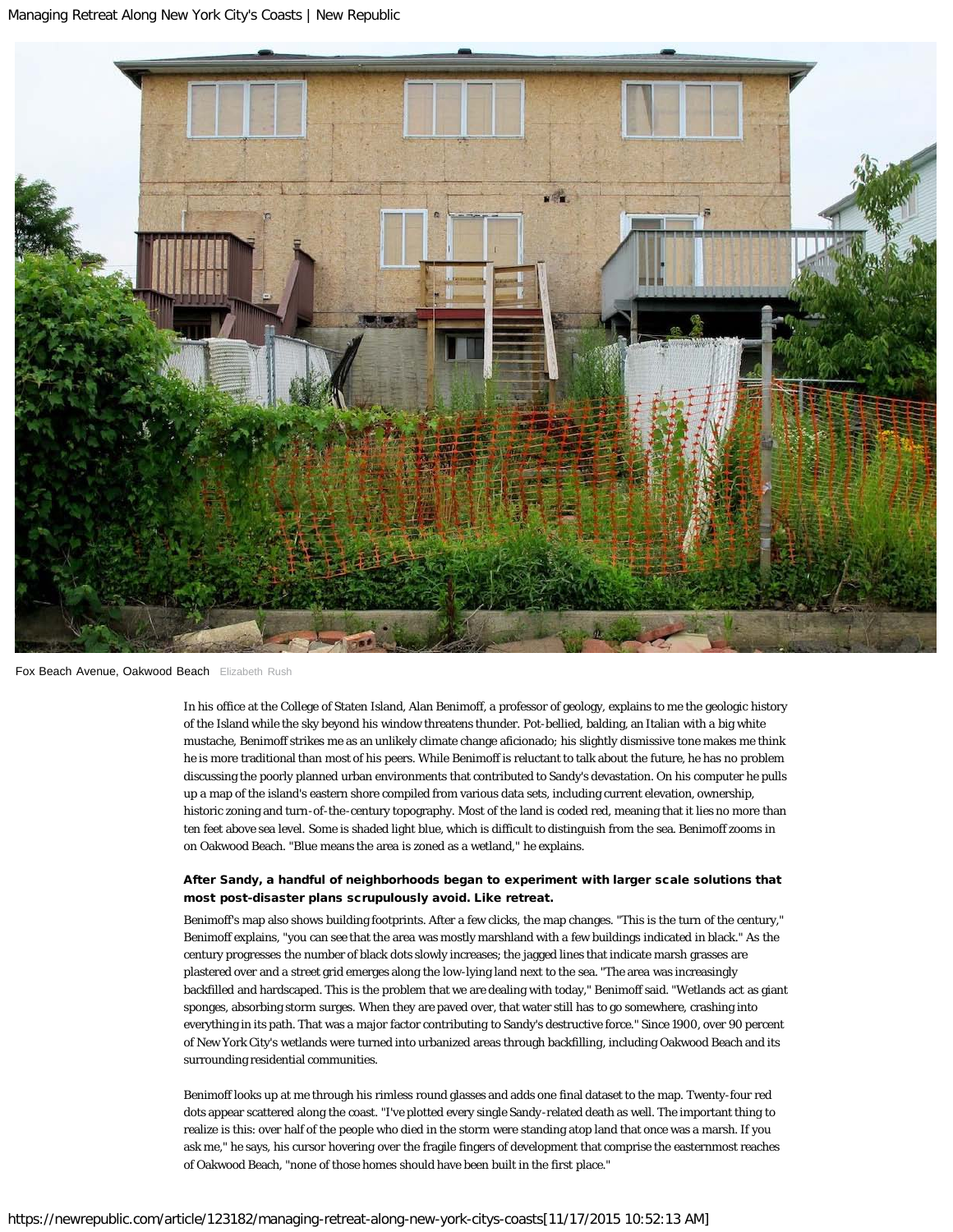# **Two weeks after Hurricane Sandy, Joseph Tirone, a boyish, fifty-year old real**

estate broker and longtime resident of Staten Island, made a trip to the FEMA outpost that had taken over the Jesuit retreat center at Mount Manresa. He went in seeking a small business loan to help him rebuild but left with an entirely different plan: He would attempt to get everyone in Oakwood Beach, where he owned a rental property, to agree to leave. If he could show near unanimous interest in retreat, the community would have a shot at securing funds for relocation through the Hazard Mitigation Grant Program (HMGP). The federal government would pay prestorm prices for the homes then knock them all down so that the land might act as a buffer in the next storm. Tirone asked Oakwood Beach residents, who had congregated in a church auditorium, to discuss what kind of aid was available, where and for whom—and, if offered a fair price for their homes, who would be interested in selling and leaving? Nearly every one of the 200 people in attendance raised their hand.

"There was a palpable buzz in the crowd when those hands went up," Tirone remembers, "because no one expected their neighbors to want to leave." A history of municipal neglect, a future with rising seas, the pressing cost of rebuilding, and the promise of higher insurance premiums meant that many living in Oakwood Beach felt that if they stayed they would be living on borrowed time. But at first, not everyone was interested in leaving.

"One of the biggest concerns was that the land was going to be redeveloped," Tirone remembers. "It was a lower middle class neighborhood, and everybody was pretty much at the same level of wealth, or lack of wealth. If their homes were going to be given to a rich person, or if they were going to be knocked down so that some developer could build a mansion or a luxury condo, they were not leaving," he said. "They would stay there, they'd rot there, they'd drown there, but they were not leaving."

An HMGP buyout, however, mandates that the land be returned to open space in perpetuity, and it was this more than anything else that convinced holdouts to participate. "I can't tell you how many people said to me, 'OK, you're sure this is being returned to nature, then I will do this,'" says Tirone. Residents were willing to give up their waterfront private property—a luxury that very few could afford elsewhere in New York City—if, and only if, that property were to become a commons of sorts, the right to use held by all.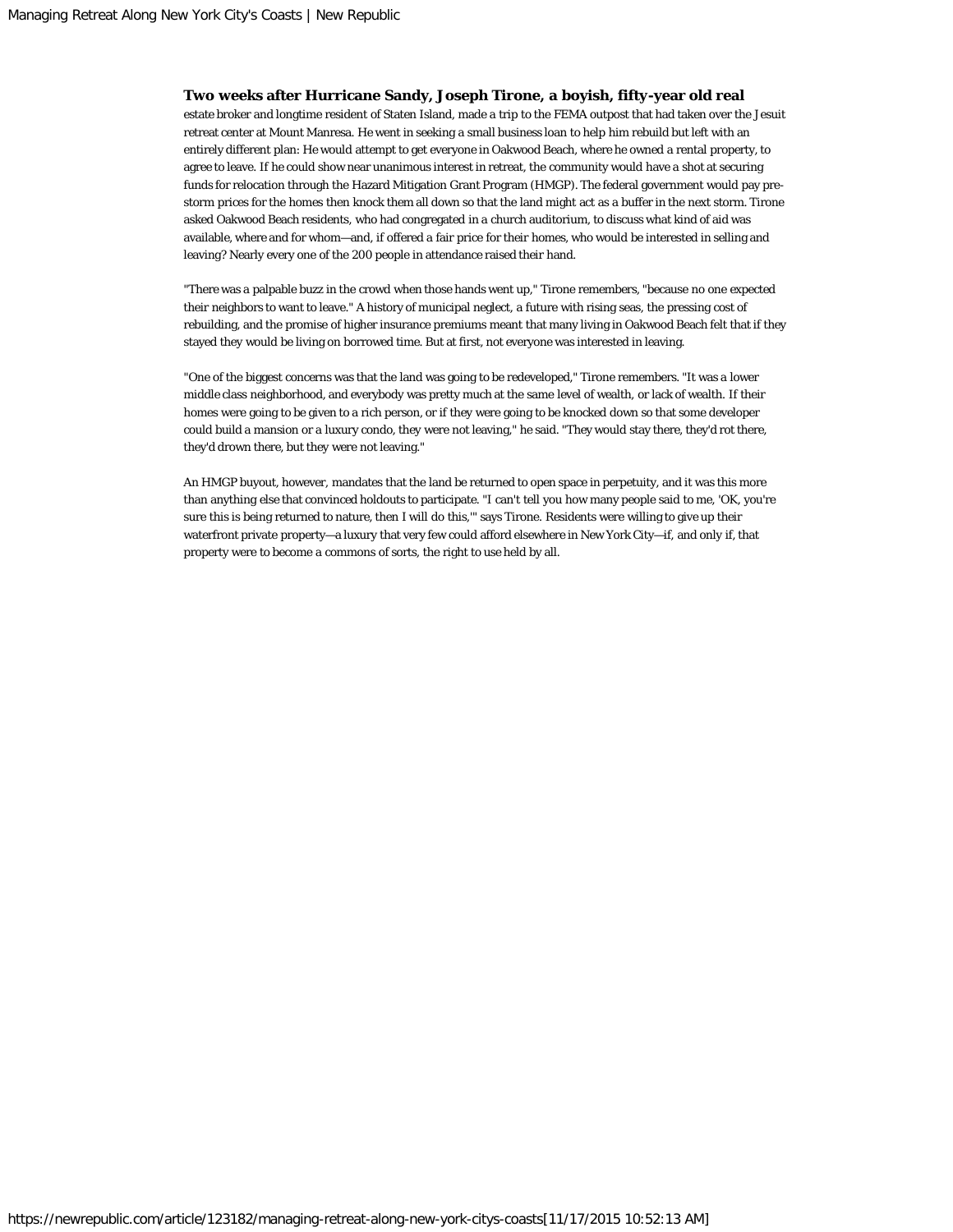

Aerial photograph of buyout zone used to manage the demolition process in Oakwood Beach. Elizabeth Rush

By January 2013, nearly all of Oakwood Beach had agreed to leave; they went straight to Governor Andrew Cuomo. The governor praised the community for coming together, and agreed to use HMGP funds to purchase and demolish the neighborhood. Within a year of the storm some residents were closing on the sale of their homes and starting over elsewhere.

### Eight out of the ten most expensive hurricanes have struck the U.S. in the last ten years.

Seeing their neighbors receive much-needed aid, residents of nearby Graham Beach, Ocean Breeze, Midwood Beach, South Beach, New Dorp Beach, Crescent Beach, Tottenville, and Great Kills all organized buyout committees of their own. "We had been trying to work with local politicians for four or five months and it was getting nowhere," said Frank Moszcynski, director of a grassroots organization aimed at helping Staten Islanders recover from Sandy. Like so many others, he too had lost his home in the storm. Only a little more than half of the completed "[Build it Back](http://www.nyc.gov/html/recovery/html/homeowners/rebuild.shtml)" applications had received aid in the two years since the storm. "It translates to a lot of desperation," Moszcynski said. "The numbers are dismal," he continued, "but what's worse is telling people that there is nothing they can do, that they have to keep living in homes that are stripped to the studs and wait, that or they can rally for a buyout."

Of the nine buyout committees that sprung up on Staten Island after Sandy, three—Oakwood Beach, Ocean Breeze, and Graham Beach—would successfully organize a state-managed, federal buyout. In April of last year, Barbara Brancaccio, the press representative for the Governor's Office of Storm Recovery, said that the State had no intention of purchasing the entirety of Staten Island's eastern shore, limiting the eligible communities to those already selected. For those left out of the buyout the only sure thing is that their homes are worth less than they were before the storm made residents and policymakers aware of the true cost of living beside a rising sea. Here on the damp fringes of what was once the most powerful city in the world, Staten Islanders are retreating from the coast because they have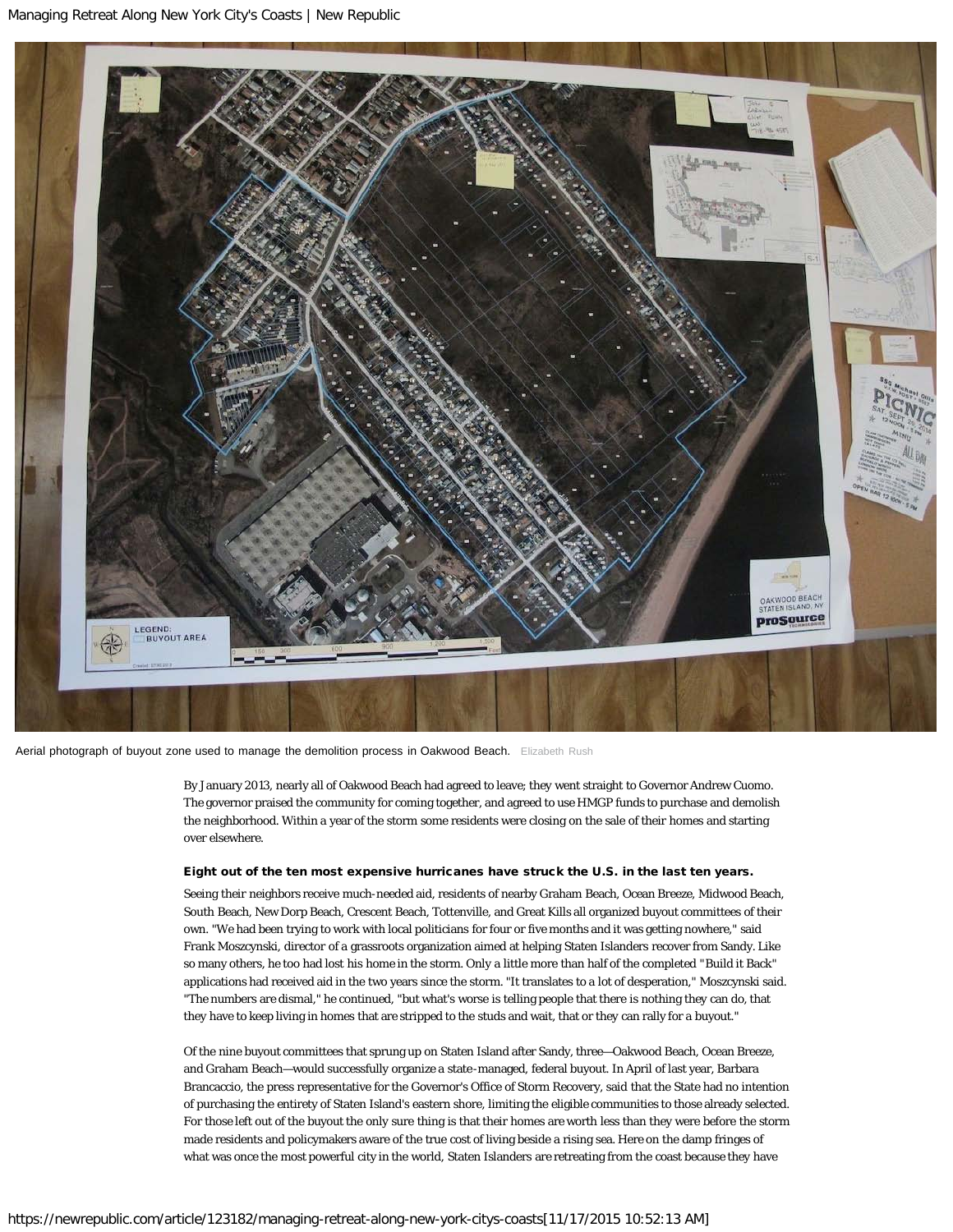recognized the limits of the built environment's ability to buffer them from a changing natural environment, and the limits of the government's ability to buffer them from unfair and inequitable development.

#### **Over the last decade, the National Flood Insurance Program (NFIP) has nearly gone**

bankrupt twice. That's because eight out of the ten most expensive hurricanes have struck the U.S. in the last ten years. To keep the program's head above water the NFIP is undergoing massive reform. First, the Flood Insurance Rate Maps (FIRMs) are being rewritten, which will double the number of people living in high-risk flood zones from 9 million to 18 million nationwide. If you have a mortgage and live in a high-risk flood zone, you are required by law to carry flood insurance. This is where the second phase of the reforms is targeted. The NFIP is reducing the subsidies available for policyholders in those high-risk zones. That means that owners of Staten Island's low-lying, mortgaged, single-family homes might see their premiums rise incrementally from about \$400 dollars to \$5,000 dollars annually, depending on just how high above sea level their home currently sits and how much they are willing to invest in raising it. That's a jump that will account for roughly 7 percent of the average family's yearly [income.](http://www.rand.org/content/dam/rand/pubs/research_reports/RR300/RR328/RAND_RR328.pdf) Over the next decade, these reforms will roll out in every single flood-prone neighborhood in the United States.

In New York City, the reforms have already gone into effect. On April 1st homeowners saw the beginnings of standardized incremental policy increases. In a recent report, The Center for Catastrophic Risk Management and Compensation predicted that the rise in premiums will effectively price out many low- to middle-income homeowners. On the coasts, many of them will soon face the choice that Oakwood Beach residents considered after the storm: should they move inland?

For the communities in Staten Island that did not receive a buyout, choices are limited. If they sell they are likely to lose money. If they stay, they'll pay more for flood insurance. They can raise their homes, rebuilding to the standards demanded by the new flood maps—which often costs more than their current claims cover but would help them reduce the price of their future flood insurance premiums. Or they can participate in the "acquisition for redevelopment" program that Borough President James Oddo is trying to get off the ground. It uses recovery funds to purchase storm-ruined properties at post-storm prices. Then the damaged homes are bulldozed and the land redeveloped in line with current flood plain regulations. Not only does the program further marginalize those who can't afford to keep pace with flood insurance reform, the rules and regulations dictating how to safely build on the coast have a long history of being breakable, especially in New York City where real estate is a premium.

In the age of man-made climate change, rethinking the way we live is a given. But retreat is often considered a fourletter word, especially on the coasts. When people move, tax revenue disappears, property values drop, and social infrastructure fractures. Nearby communities begin to worry about repercussions for their housing markets, and their ability to pay civil servants from a smaller tax base.

Despite these very real problems Laura Tolkoff, former Senior Planner for Energy and Environment at the Regional Plan Association, thinks affected coastal communities have little choice. During a policy roundtable last year, she urged legislators to rethink their attitude toward retreat. "We need to start to have these conversations because the magnitude of the risks are growing," she said. "There are some places in the region where we believe moving away from risk might be the best option in a set of only bad options."

Retreat comes in two forms—managed and voluntary. Managed retreat, broadly speaking, means getting the government involved: Buildings and other infrastructure are either demolished or relocated inland and the shoreline itself is allowed to advance inward unimpeded, like what happened in Oakwood Beach. Though this is an ideal solution, there will never be enough money in federal coffers to fairly relocate everyone threatened by sea level rise after all, that would mean abandoning Southern Florida, much of Alaska's coast, and most of the eastern seaboard's coastal cities.

Voluntary retreat, on the other hand, takes place when homeowners choose to sell or leave their homes without receiving financial help through government-funded programs. As a strategy, it disproportionately impacts low- and middle-income homeowners with mortgages, highlighting the ways in which poorly implemented climate change policy can and will further exacerbate this county's growing income gaps.

#### **Residents along the eastern shore of Staten Island blame overdevelopment for**

intensifying the flooding that would ultimately force them to leave. Staten Island has long been a release valve for New York City's population crush, leaving many in "the forgotten borough" feeling taken advantage of. Jonathan Peters, an urban planning expert and economist at the College of Staten Island, calls the south and eastern shores "the wild west of city development." Since the 1970s the City's Board of Standards and Appeals (located in Manhattan) has granted thousands of "variances," special waivers absolving developers from abiding from different laws regulating building construction—including a 1974 law that forbids backfilling coastal marshes—fueling the